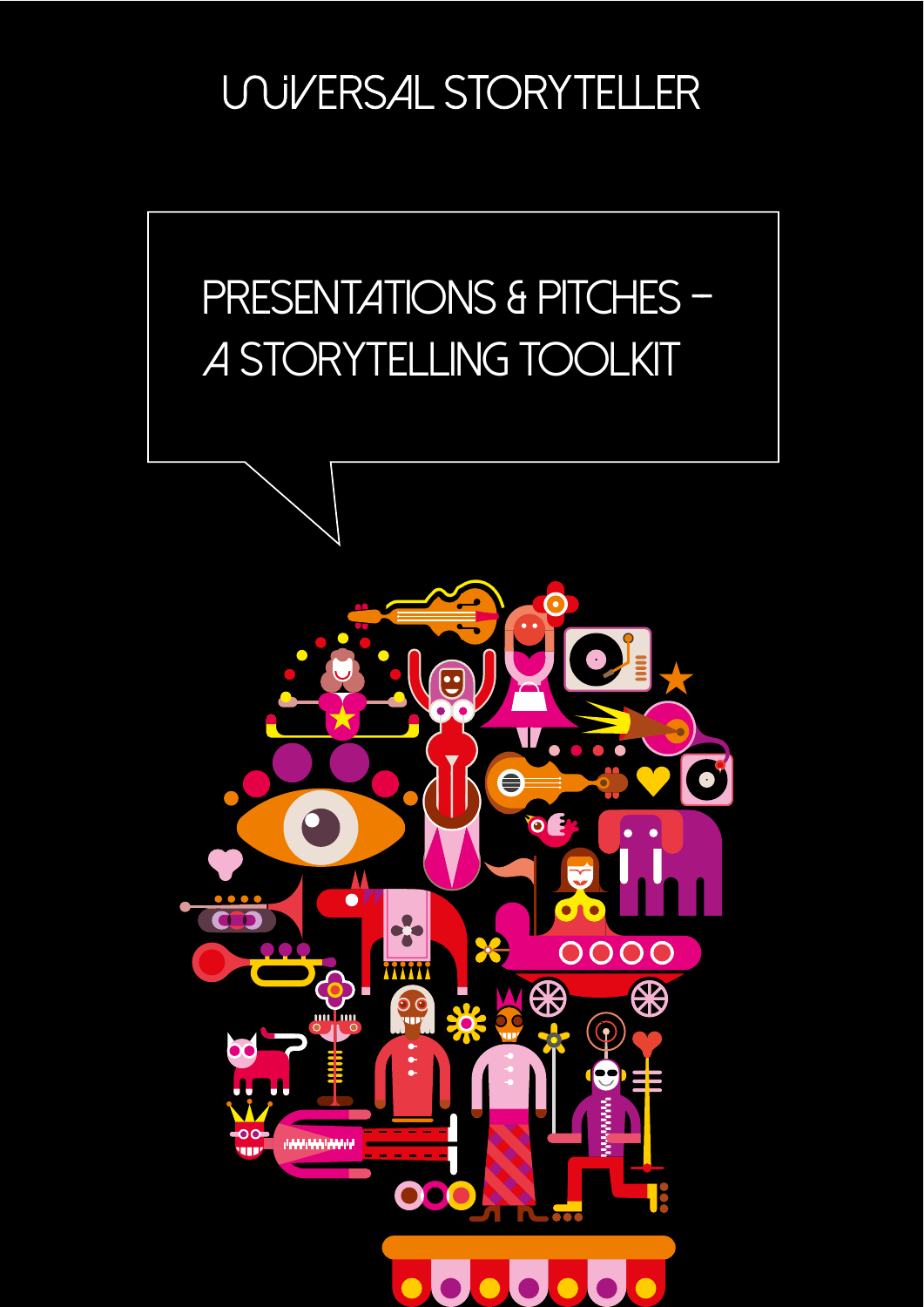# **UNIVERSAL STORYTELLER**

## PRESENTATIONS & PITCHES - A STORYTELLING TOOLKIT

- **Presentations and pitches are about attitude.** You have to totally understand and be convinced about what you pitch. You cannot fake enthusiasm.
- Presentations rise or fall on the **quality of the idea, the narrative, and the passion of the speaker.** It's about substance, not speaking style or multimedia pyrotechnics.
- **Pitch the story, not the product.** Storytelling is the most compelling way of engaging an audience and differentiating your product.
- **Always distinguish between the "Story" and the "Telling".** Devote more time and energy on the story. You can make a bad presentation with a good story. But never a good presentation with a bad story.

#### And never forget:

You can safely hide behind slides full of information or boldly tell your story. It's your choice. What have you really got to lose?

"People will forget what you said, people will forget what you did, but people will never forget how you made them feel.

Maya Angelou

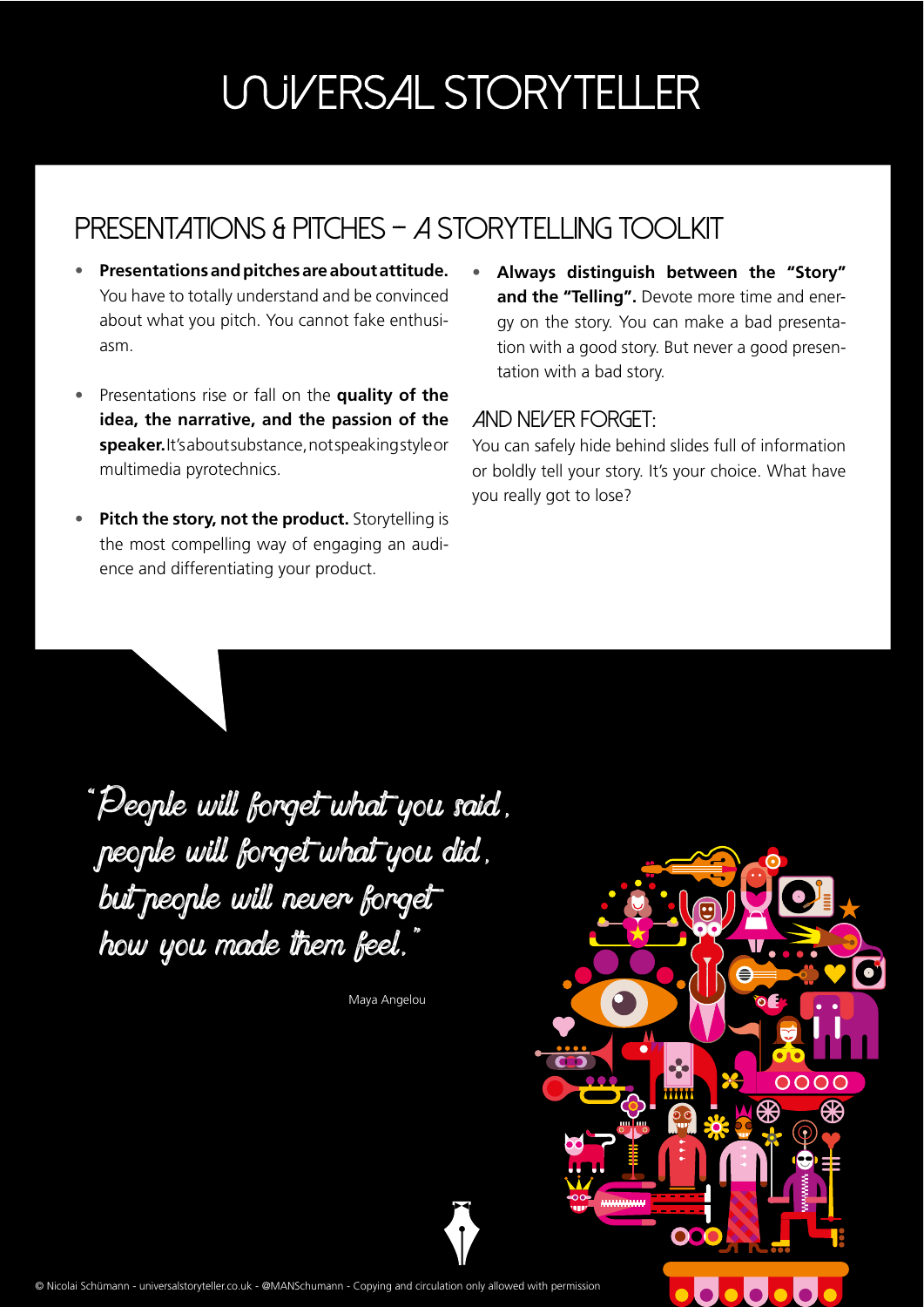# **UNIVERSAL STORYTELLER**

### THE STORY

#### PREP

• **Know your audience .** Make a list of gain and pain points of your audience and sort them by importance. Make sure to address the 3-4 biggest gains and pains with your pitch.

#### SET-UP: ATTRACT ATTENTION

- **Hook/Open the knowledge gap.** No matter what you do, you have to hook the audience first. They have to urgently want to know what comes next.
- **Ways to open the knowledge gap:**  a) ask a question;
	- b) create a mystery;
	- c) demonstrate the dystopia or eutopia of your solution.
- **The Big Idea.** What is it? Whatever it is, you should be able to sum it up (strongly) in one sentence.

### BUILD-UP: HOLD THE ATTENTION

- **Work through all steps/facets of your solution.** Remember that all steps should be mutually exclusive but collectively exhaustive so that combined they cover your big idea as a whole
- **Identify antagonistic forces.** Clearly define the obstacles that may stand in the way of your solution and how you overcome them in each step.
- **Climax.** Act 2 culminates in your idea. What is your magic sauce?

### PAY-OFF: CONVEY THE MESSAGE and its impact

- **Close the knowledge gap for good.** Answer the question that you posed at the beginning in a satisfying yet unexpected way. Aim for a 'WOW'.
- **Change.** Tell the audience what impact your solution will have and how it will create sustainable change – ideally on society as a whole.

#### EPILOGUE / Q&A

• **I-know-what-you-are-thinking-story.** Name your audience's potential objections before they do and you will be much closer to disar ming them. This can neutralise concerns wi thout direct confrontation.